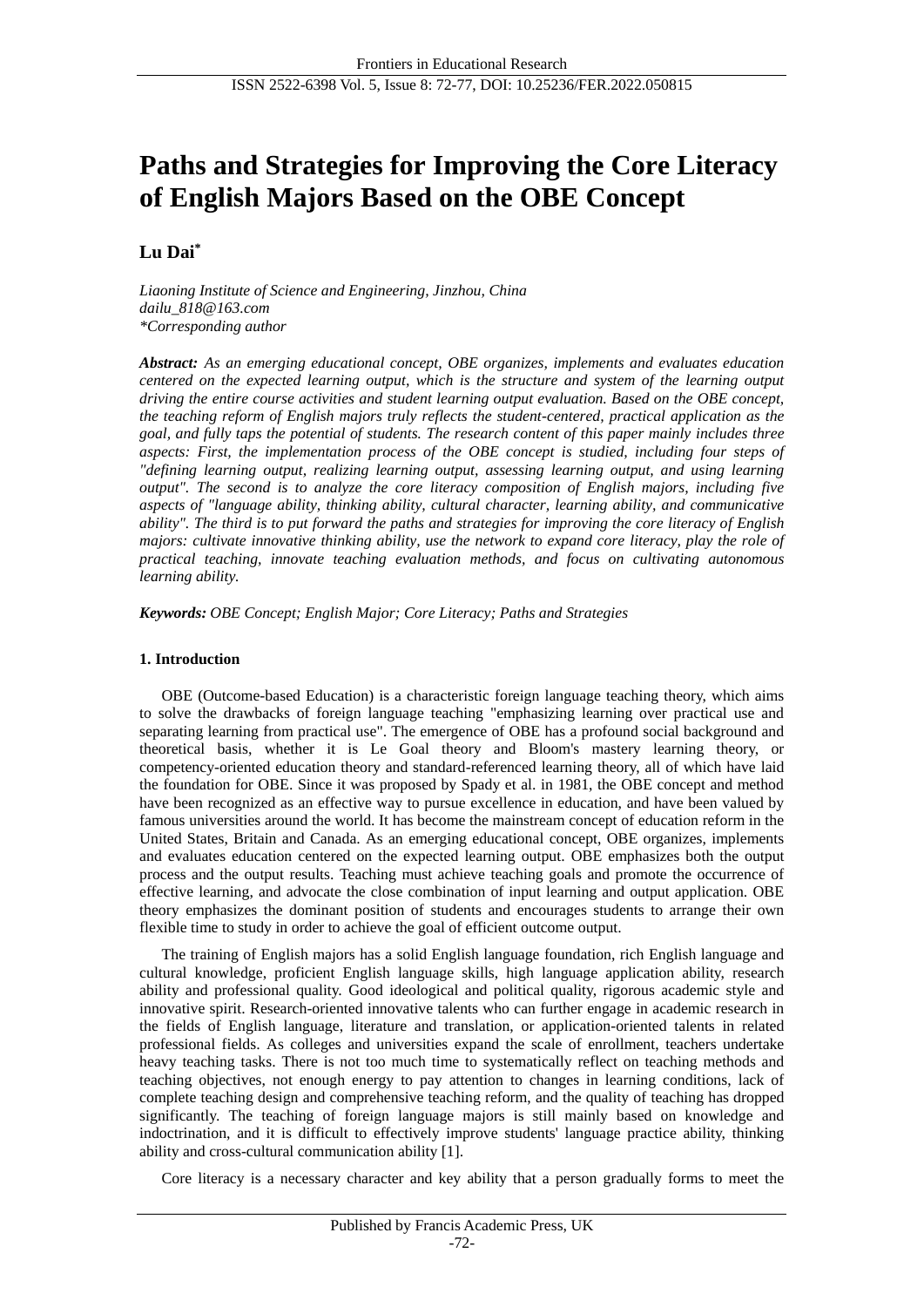needs of personal lifelong development and social development in the process of receiving education at the corresponding stage. The Ministry of Education's "Opinions on Comprehensively Deepening the Curriculum Reform and Implementing the Fundamental Task of Lide and cultivating people" requires that the core literacy system be used as the basis for the formulation of academic quality standards. The core literacy is defined as the necessary character and key ability to meet the needs of lifelong development and social development [2]. The core literacy of English majors is not only limited to professional knowledge and vocational skills, but more importantly, the comprehensive performance of emotions, attitudes, knowledge and skills. This kind of connotation beyond knowledge and skills can correct the educational bias of prioritizing knowledge, neglecting ability, and ignoring emotional attitudes and values, and more fully and systematically reflect the goals of higher education and the concept of quality education [3]. The teaching reform of English majors based on the OBE concept truly embodies the student-centered thinking, ensures that every student can "learn something", and highlights the humanistic, instrumental and professional nature of English teaching. Taking the teaching reform as an opportunity, constantly update the concept of education and teaching, comprehensively cultivate the core literacy of college students, and cultivate high-quality applied talents with English practical application ability and innovative spirit.

#### **2. Implementation Process of OBE Concept**

Based on the concept of OBE, it emphasizes the operation of output-driven education system, focusing on four aspects: why to learn, what to learn, how to learn, and how to evaluate. OBE emphasizes that any educational and teaching behavior should be carried out around the learning effect of students. The outcomes achieved through learning are the driving force of the entire education system, and all instructional designs must be oriented towards student outcomes. Emphasizing the achievement of students' individual learning outcomes, not emphasizing the comparison between students, the student-centered idea is the important spiritual core of OBE [4]. The implementation process of the OBE concept is shown in Figure 1.



*Figure 1: Implementation process of OBE concept*

#### *2.1. Defining Learning Output*

The OBE philosophy emphasizes a clear definition of expected 'learning outputs', focusing on the key lessons learned through specific activities. Taking the output results as the starting point and end point of teaching, it leads students to selectively study the input materials, and finally realizes the seamless connection between learning and application. The definition of learning output should be operational and specific, and all teaching plans and course content should follow the principle of "retrospective design" to achieve a complete matching matrix. Design teaching content, teaching process, teaching methods and teaching ways according to the learning output.

#### *2.2. Realizing Learning Output*

After clarifying the learning output, teachers design a variety of teaching activities according to the learning content. Adapt to the characteristics of English learning, and create a suitable language learning environment by establishing an emotional atmosphere between teachers and students, between cognitive objects and cognitive subjects. This enables teaching to take place in a positive affective and optimized environment that engages learners' emotional activities in cognitive activities. This is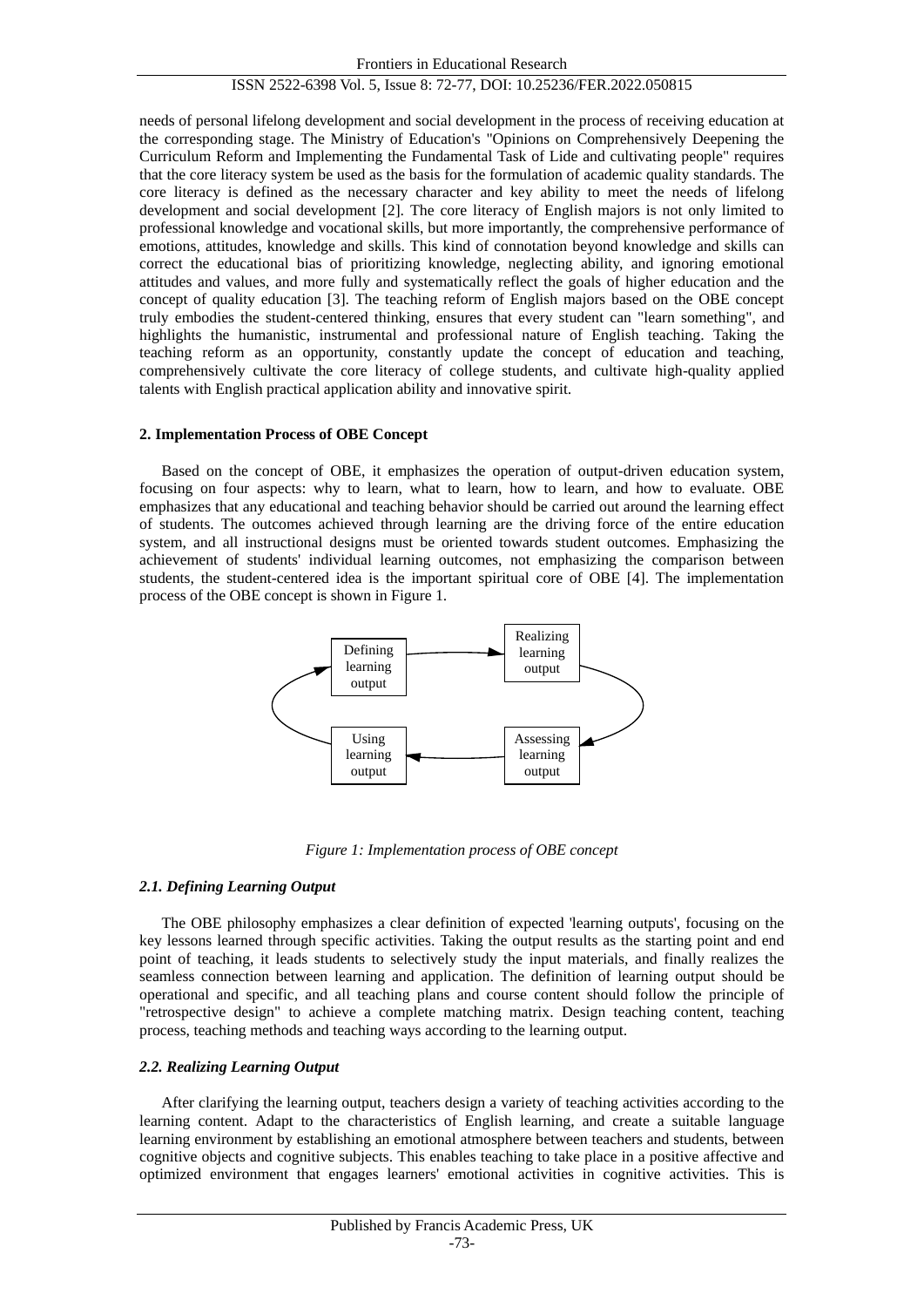expected to activate learners' situational thinking, so as to acquire knowledge, cultivate ability and develop intelligence in situational thinking, and then obtain efficient learning output.

#### *2.3. Assessing Learning Output*

Assessment can be done after students complete group presentations or role-plays, and teachers can make targeted assessments of students' performance. It can also be student self-assessment, intra-group assessment, or inter-group assessment. Through peer-to-peer evaluation, the enthusiasm of students is fully aroused, and the purpose is to find problems through evaluation and continuously improve the quality of results. Assessment is also an effective method of evaluation. It is based on the premise of mobilizing students' enthusiasm, promoting students' initiative in learning, and allowing students to learn to learn [5].

#### *2.4. Using Learning Output*

Using learning outputs emphasizes two aspects. On the one hand, learners apply learning outputs to work, study and life, solve practical problems, gain experience of achievement, and stimulate interest in autonomous learning. On the other hand, the application effect of learning output, as the feedback of curriculum resource construction, provides a basis for teaching reform, provides a guarantee mechanism for continuous improvement of curriculum quality, and guides the optimization design of curriculum resources and teaching process. It is also used as a basis for adjusting training objectives, updating teaching content and enriching teaching methods, and continuously improving teaching quality.

#### **3. Composition of Core Literacy of English Majors**

To carry out the teaching of English majors, with the purpose of exploring the meaning of the theme, with the discourse as the carrier, in the language practice activities of understanding and expression, it integrates knowledge learning and skill development. Construct structured knowledge through thinking activities such as perception, prediction, acquisition, analysis, generalization, comparison, evaluation and innovation. In the process of analyzing and solving problems, develop thinking quality, form cultural understanding, shape students' correct outlook on life and values, and promote the formation and development of English majors' core literacy. The core literacy of English majors consists of "language ability, thinking ability, cultural character, learning ability, communicative ability", as shown in Figure 2.



*Figure 2: Composition of core literacy of English majors*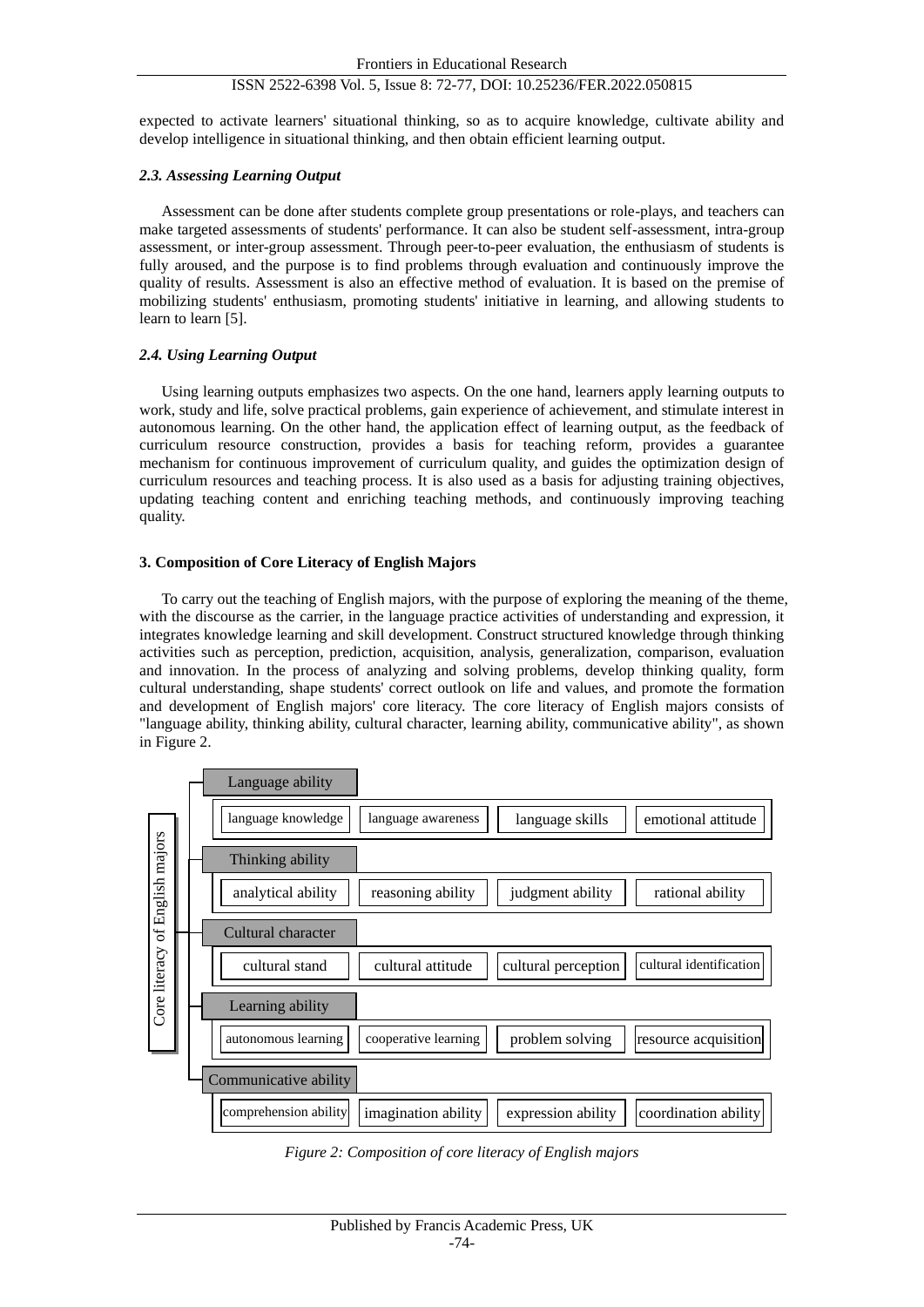## *3.1. Language Ability*

Language ability is a psychological condition for individuals to use language tools to transmit information smoothly when interacting with others. Language skills include listening, speaking, reading, and writing. Research and practice show that human language ability is acquired and gradually developed through interaction with adults or receiving systematic education on the basis of the physiological quality of speech. Students need to go through systematic learning, and only on the basis of a full understanding of the language can they gradually develop the ability to apply language [6].

# *3.2. Thinking Ability*

Thinking ability mainly refers to the differences in intelligence characteristics of individuals in thinking activities, and is an important indicator to measure a person's thinking development level. The English thinking mode is different from the Chinese thinking mode in terms of grammar, semantics, discourse and pragmatics. In the process of English learning, the similarities and differences, connections, transformations and complementarities between English and Chinese thinking modes will be discussed. This provides learners with cross-regional and cross-cultural thinking and imagination space, helps them broaden their horizons, and lays a solid foundation for the formation of a good cultural awareness.

#### *3.3. Cultural Character*

Cultural character refers to the understanding of Chinese and foreign cultures and the recognition of excellent cultures. It is the knowledge quality, humanistic accomplishment and behavior orientation of students in the context of globalization. Through the study of relevant courses for English majors, students can acquire cultural knowledge, understand cultural connotations, compare cultural similarities and differences, absorb cultural essence, and strengthen national identity and pride. In order to form correct values and moral emotions, self-confidence, self-esteem, self-improvement, have certain cross-cultural communication skills and the ability to spread Chinese excellent culture [7].

#### *3.4. Learning Ability*

The core values of socialism are the concentrated expression of the contemporary Chinese spirit, which embodies the common value pursuit of all the people. The socialist core values are endogenous, rooted in the fertile soil of Chinese culture, and hidden in the cultural blood of the Chinese nation. This is a brand-new presentation of the fine traditional Chinese cultural genes. Guide the construction of professional courses with the construction of ideological and political courses, promote the construction of ideological and political systems with the construction of professional courses, clarify the content and requirements of "ideological and political courses", and transmit correct values to students.

#### *3.5. Communicative Ability*

Communicative competence involves a variety of factors such as language, rhetoric, society, culture and psychology, including the ability to use linguistic and paralinguistic means to achieve a specific communicative purpose. Communicative competence includes the understanding and mastery of language forms, as well as the understanding and mastery of the knowledge system of how to properly use language forms to communicate at any time and any place. As an international universal language, English can cultivate students' communicative ability and communicative literacy, and enable students to actively promote Chinese excellent traditional culture and improve the influence of Chinese culture [8].

# **4. Paths and Strategies for Improving the Core Literacy of English Majors Based on the OBE Concept**

The OBE education model is an innovation in educational paradigms. The teaching reform of English majors based on the OBE concept takes "learning output" as the goal, changes from quality monitoring to continuous improvement, and focuses on the all-round development of students. In order to further deepen the teaching reform and comprehensively improve the core literacy of English majors,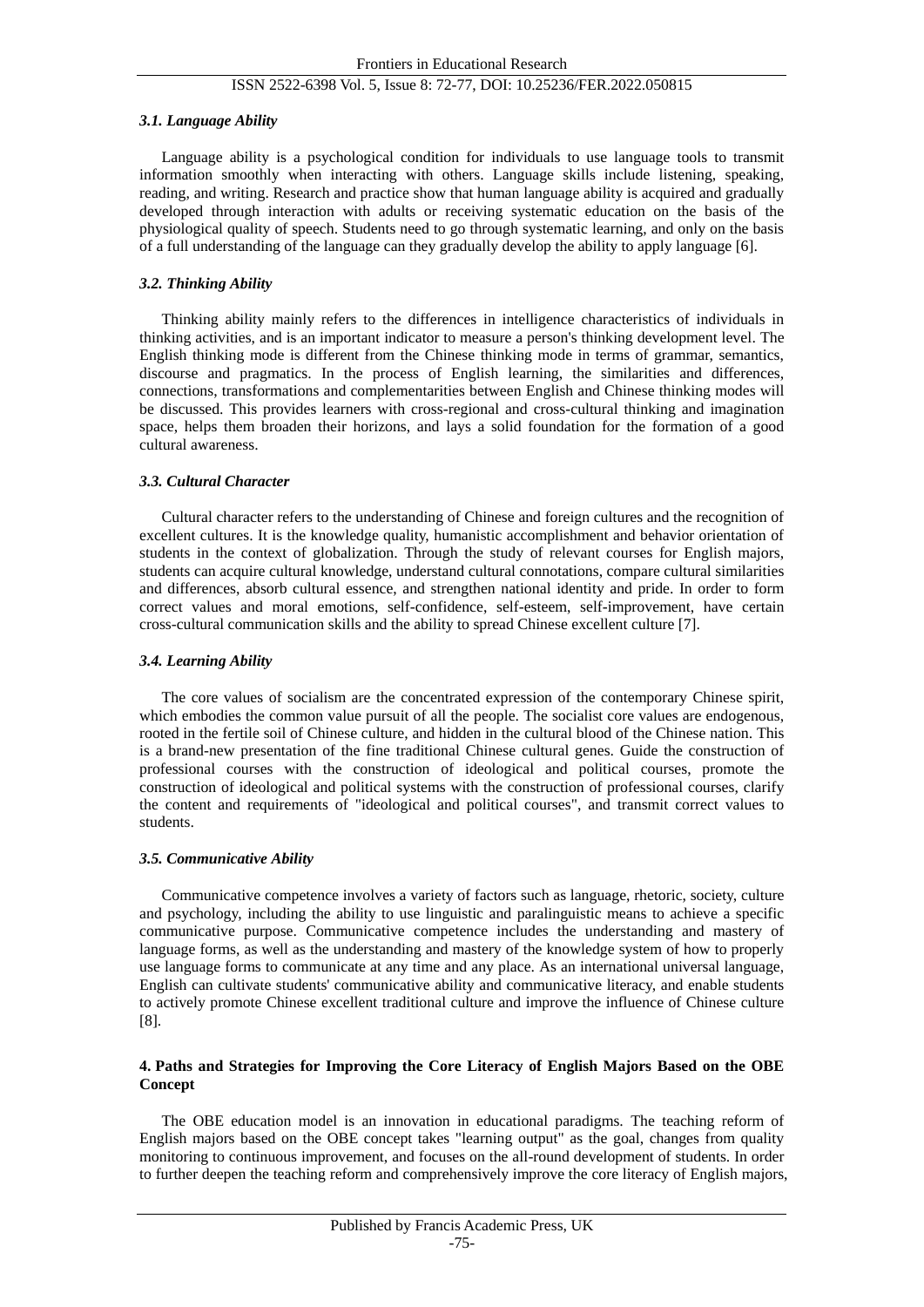referring to the previous research results, this paper proposes the following paths and strategies to help the English major teaching reform.

## *4.1. Cultivate innovative thinking ability*

Innovative thinking has novelty, uniqueness and originality, which can reflect the essential attributes of things, as well as internal and external organic connections, and can obtain new knowledge and new achievements. Innovative thinking emphasizes the connection between old and new knowledge, thinking from different perspectives based on existing information, and seeking answers from various aspects. Innovative thinking has flexible and unusual ability to respond to various stimuli of the thinking process, so that thinking activities are constantly adjusted. Innovative thinking has clear goals, pays attention to intuitive thinking, makes predictions and guesses in thinking activities, and puts forward unique and novel insights into problems. In English teaching, students are guided to think actively in different directions, think about possible answers to questions from multiple perspectives, and creatively use language to express their views in order to cultivate innovative thinking [9].

#### *4.2. Use the Internet to expand core literacy*

English learning based on the network environment breaks the traditional time and space constraints and realizes the openness, interaction, sharing, collaboration and autonomy of English learning. The online learning mode is not only human-computer communication, but also the communication between people beyond time and space. The use of multimedia to broaden the knowledge of English language and culture helps to understand the customs and specific rules of using the language in a foreign country. The network environment provides more learning resources and can more conveniently obtain learning materials. Use communication cases on the Internet to communicate with people in different countries and regions in real time, combine relevant suggestions and strategies for improving core literacy, and make full use of the Internet to expand communication experience.

# *4.3. Play the role of practical teaching*

Practical teaching is an important part of higher education work, an important means of cultivating students' innovative spirit and practical ability, improving students' comprehensive quality, and a key link in cultivating innovative talents. The practical teaching content mainly includes the following [10]: English cultural knowledge practice, contact and understanding of the politics, economy, history, geography and contemporary social situation of English-speaking countries, and broaden the cultural horizon. English talent skills practice, cultivate students' courage to express their views and speak freely in front of the public, and integrate talent performance into English practice teaching. In the practice of English literature knowledge, in order to expand students' knowledge, cultivate critical thinking ability, improve English proficiency and humanistic quality, the teaching of English literature knowledge is included in the scope of practical teaching.

#### *4.4. Innovative teaching evaluation methods*

The multi-level evaluation of English teaching achievements under the OBE concept covers theory and practice, commonality and individuality, in-class and out-of-class. It is necessary to improve the evaluation subject, enrich the evaluation content, clarify the evaluation objectives, and implement the evaluation effect. Construct a targeted, scientific, open and efficient teaching evaluation system for English majors, integrate the dual roles of teaching and evaluation, and realize the integration of learning and evaluation. It is necessary to highlight the process of evaluation, but also to pay attention to the guidance. Based on the expected learning outcomes, choose the matching multi-evaluation method combining quantitative and qualitative evaluation, student mutual evaluation and teacher evaluation [11]. Through teaching evaluation feedback, actively guide students to discover problems, analyze problems and solve problems.

# *4.5. Focus on cultivating independent learning ability*

Self-directed learning is a modern learning method corresponding to the traditional acceptance learning, and is "the ability to manage one's own learning". Students, as the main body of learning, are not dominated by others and are not disturbed by the outside world. Knowledge continues to grow through reading, listening, research, observation, and practice. Core literacy and autonomous learning